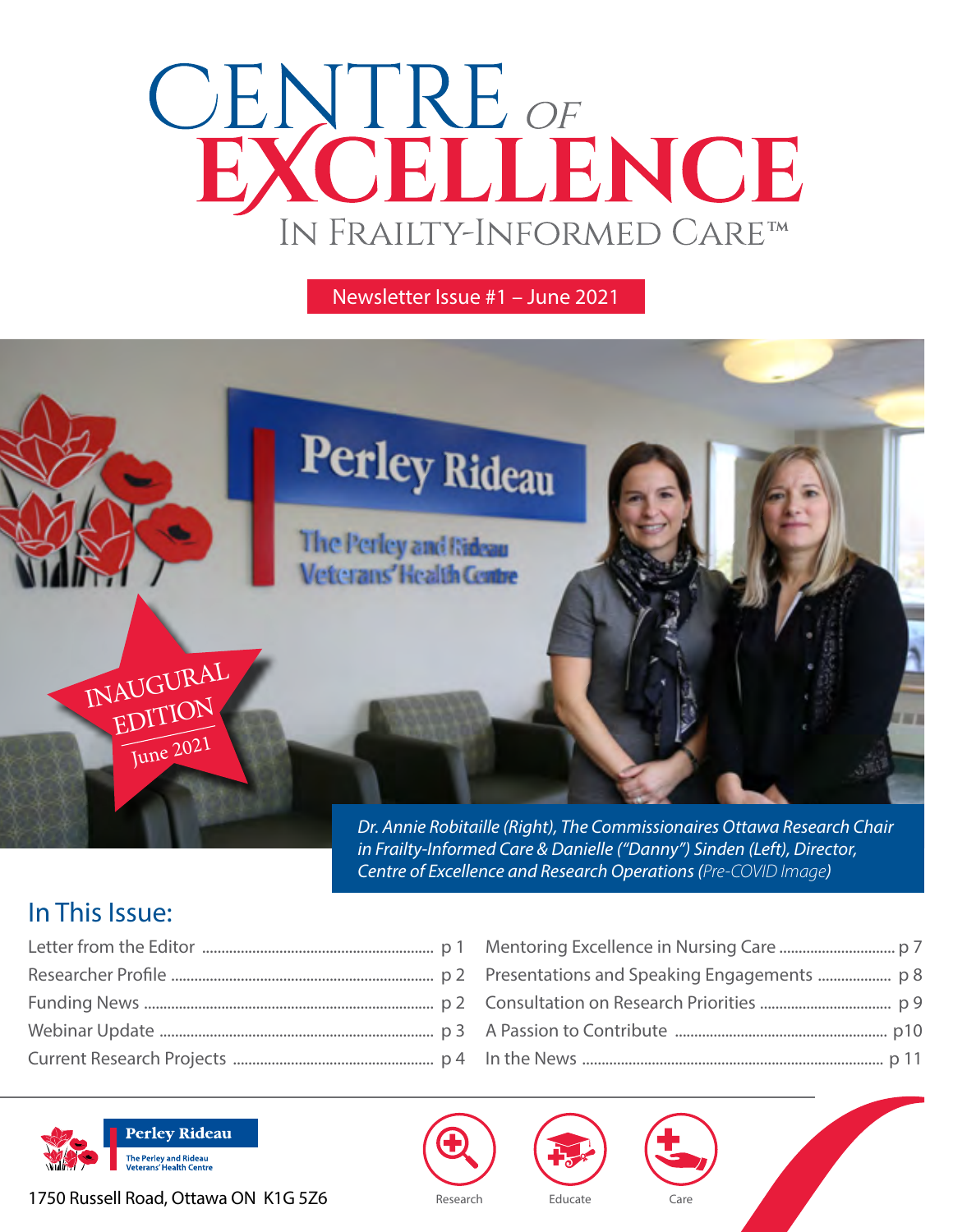## LETTER FROM THE EDITOR



*Danielle Sinden Director, Centre of Excellence and Research Operations*

Welcome to this inaugural edition of our newsletter. With the Centre of Excellence in Frailty-Informed Care (CoE) fully operational, the newsletter enables us to list current and proposed research projects, present the latest developments, and introduce readers to people who conduct and participate in CoE projects. The newsletter will evolve over time based on the healthcare landscape, and the needs and expectations of our stakeholders: older adults, families, caregivers, researchers, healthcare professionals, donors to Perley Rideau Foundation, and anyone interested in improving the care of older adults living with frailty.

Along with listing current and proposed CoE research projects, this edition introduces you to Dr. Annie Robitaille, our Commissionaires Ottawa Research Chair in Frailty-Informed Care, along with other members of our community. The CoE has a full slate of current research projects and initiatives. These innovative

projects provide opportunities for Perley Rideau staff, residents, tenants, volunteers, friends and families, along with caregivers and the community at large, to engage in meaningful social and recreational activities such as learning new skills, sharing experiences and providing input on various topics. Results from these projects will contribute to the care, education and research conducted not only here at Perley Rideau, but also in other settings across Canada. During COVID-19, all CoE projects follow public health protocols and the policies set out by Perley Rideau.

I hope you enjoy our newsletter and I encourage you to share your comments — along with ideas for future editions by contacting me directly.

#### **Danielle Sinden,**

Director, Centre of Excellence and Research Operations [dsinden@prvhc.com](mailto:dsinden@prvhc.com )

## Who we are

Established in 2019, The Perley Rideau Centre of Excellence in Frailty-Informed Care (CoE) aims to set a new benchmark in seniors' care, facilitating applied research that fuels innovation in education, best practices, and knowledge translation. Our goal is to ensure that frail seniors and Veterans receive the highest level of care both within our walls and beyond. The CoE is part of the Perley and Rideau Veteran's Health Centre, one of Ontario's largest and most innovative long-term care homes. Located on a 25-acre campus adjacent to The Ottawa Hospital, the Perley Rideau is home to approximately 450 residents (many of them Veterans who served overseas) in long-term care, along with approximately 200 seniors in 139 independent-living apartments (the Seniors' Village). Funded by donations to the Perley Rideau Foundation, the CoE supports the Perley Rideau's mission of excellence in the health, safety, and well-being of seniors and Veterans.



 *The exceptional care that residents receive at Perley Rideau is thanks inpart to the generosity of our community. For more information or to make a donation please visit www.PerleyRideauFoundation.ca*

### The Centre of Excellence in Frailty-Informed Care News 1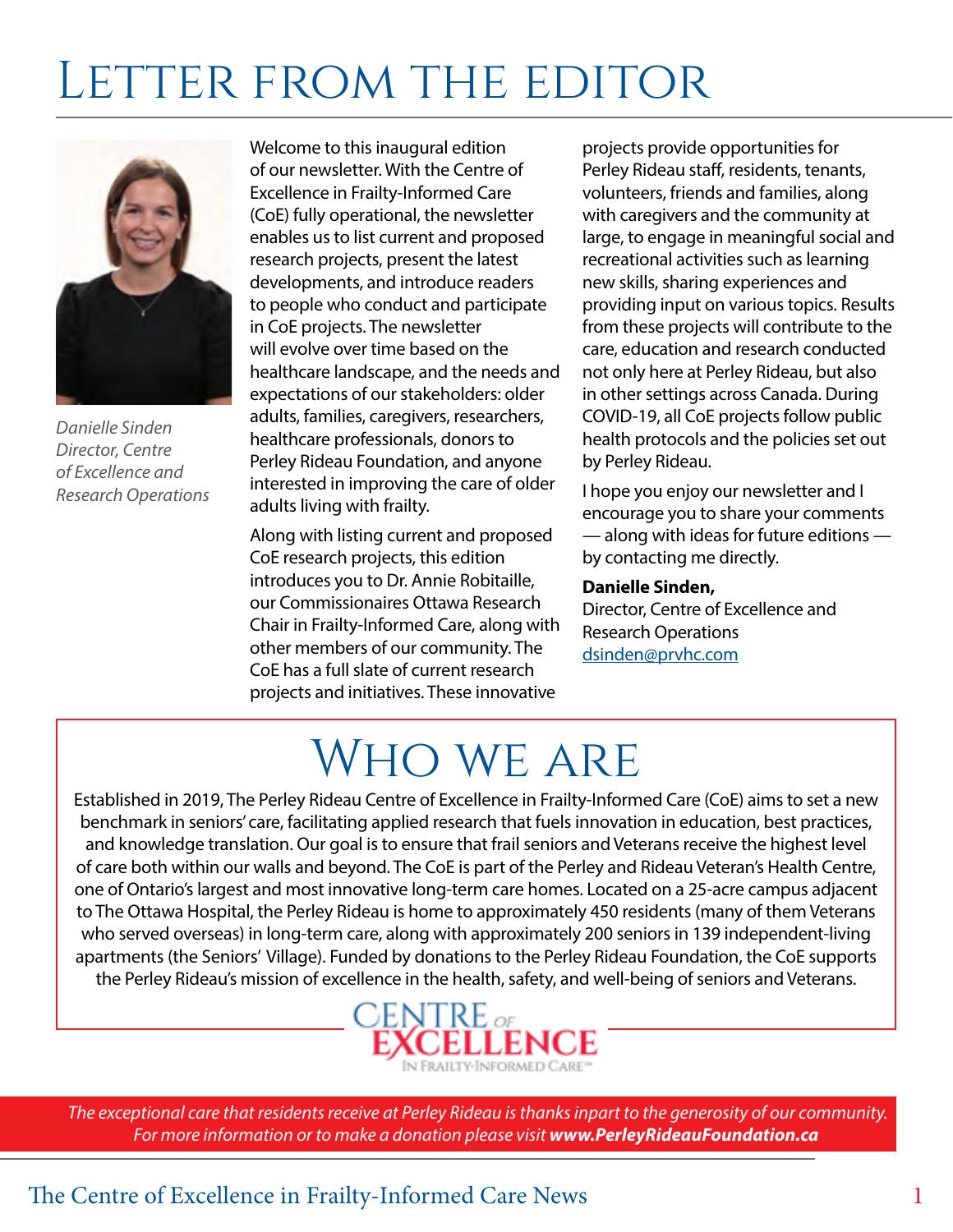### Researcher Profile

## A Passion for PRACTICAL RESEARCH



*Dr. Annie Robitaille, The Commissionaires Ottawa Research Chair in Frailty-Informed Care*

#### **\*Responsive Behaviours:**

The Ministry of Health and Long-Term Care defines responsive behaviours as "behaviours that often indicate: (a) An unmet need in a person, whether cognitive, physical, emotional, social, environmental or other, or (b) a response to circumstances within the social or physical environment that may be frustrating, frightening or confusing to a person" (Ministry of Health and Long-Term Care, 2007, as cited in RNAO, 2012, p. 86)

Ever since I was a little girl, I've been interested in and inspired by older adults. I grew up in the same house that my father did, and for much of my childhood and teenage years, his parents lived in an apartment below us. At the time, it was wonderful; today, though, I wonder how they managed to put up with the dance parties I would sometimes host! Now that they're both gone, I often think of the stories they told me. I'm still close to my mother's mother, who's 90 years old; we made quilts together, prior to the pandemic. During high school, I volunteered at a senior's home. I liked spending time with the residents and learned to knit.

At university, I enrolled in a criminology program, but loved the psychology courses so much that I changed my focus. Once I got involved in research, I was hooked. At the time, the psychology of older adults was studied less. However, I was drawn to it and managed to find a PhD supervisor who specialized in the field. My passion for research has only

grown stronger over time. During the last decade, I've been involved in research initiatives that range from the study of long-term care to responsive behaviours\* and social isolation of older adults living with frailty.

As the Commissionaries Ottawa Research Chair at the Centre of Excellence in Frailty-Informed Care, I feel I'm exactly where I need to be right now. I love my job and can see that the research we do can really improve older adults' quality of life, along with the quality of care they receive. With Canada's population of older adults living with frailty expected to triple in the coming decades, the demand for practical solutions is only going to increase. It's an exciting time to work in this field because we have many opportunities to apply our findings and make a real difference in people's lives.

#### **Annie Robitaille, PhD,**

The Commissionaires Ottawa Research Chair in Frailty-Informed Care

### Funding News

## The Commissionaires Ottawa Research Chair in Frailty-Informed Care

The Centre of Excellence (CoE) is made possible by donations to the Perley Rideau Foundation. In June 2021, Commissionaires Ottawa announced an exceptionally generous donation of \$2 million to the Foundation. In honour of this donation, the CoE's leading research position is known as The Commissionaires Ottawa Research Chair in Frailty-Informed Care.



The recent donation builds on a strong history of Commissionaires Ottawa philanthropy: in 2014, the organization donated \$1 million to support construction of the Seniors' Village. The name of the apartment building attached to the Perley and Rideau Veterans' Health Centre — Commissionaires Ottawa Place — commemorates this donation. We are grateful for the support provided by all donors.

### The Centre of Excellence in Frailty-Informed Care News 2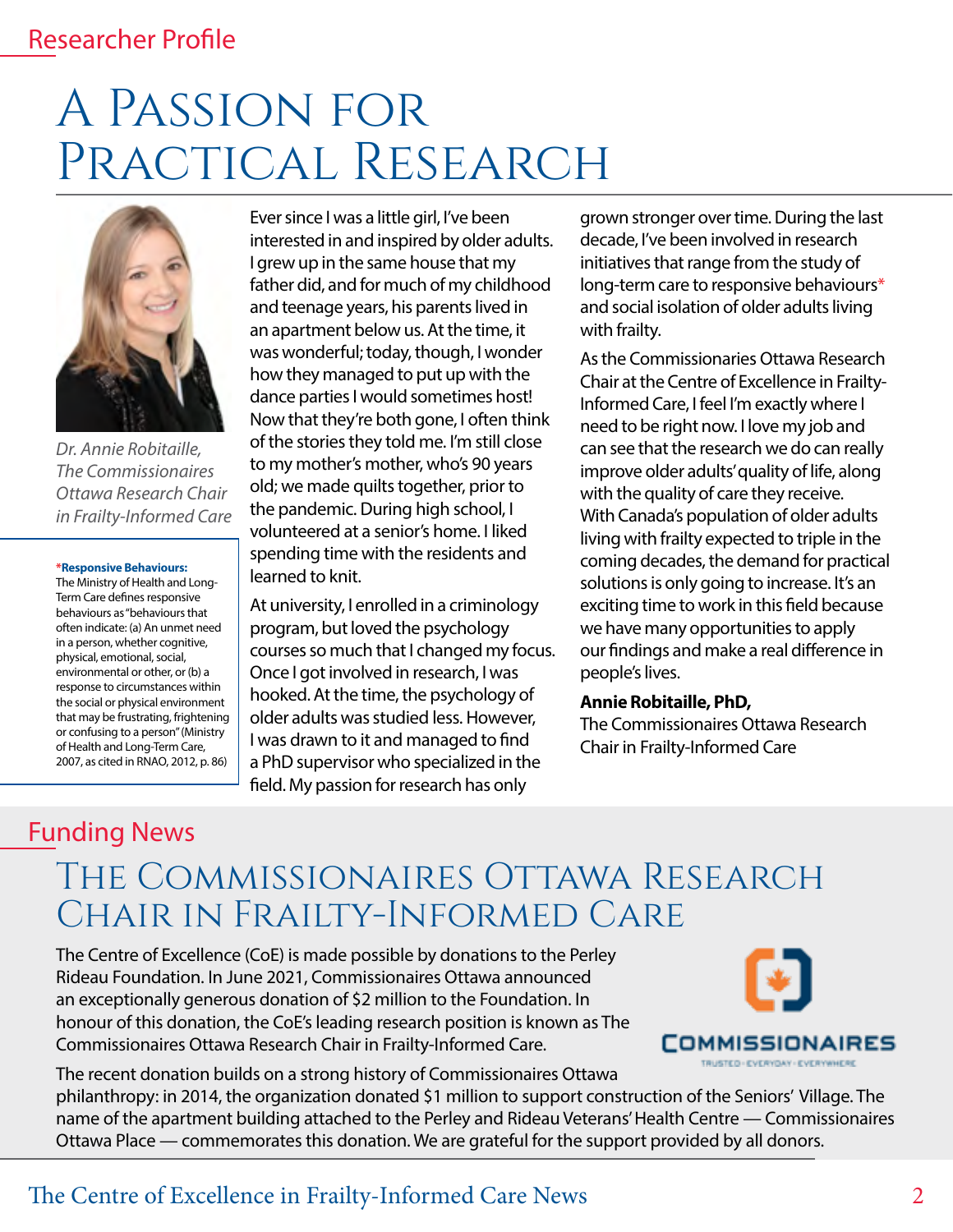## Webinar Series

March 10, 2021 marked the debut of the Centre of Excellence's monthly webinar series. The webinars aim to inspire meaningful policy and program change by establishing a forum for news and discussions about frailty-related innovation and research, and by nurturing and engaging a broad network of older adults, LTC professionals, researchers and caregivers, along with members of the public.

The inaugural webinar, The Future Is Now: Innovative Living Environments for Older Adults with Cognitive Impairments, featured Philippe Voyer, professor with Laval University's Faculty of Nursing. Presented in partnership with the University of Ottawa's LIFE Research Institute, the webinar was moderated by Annie Robitaille, the Commissionaires Ottawa Research Chair in Frailty-Informed Care. The session focused on some of Canada's most innovative special-housing units, along with the principles and research data that support them. More than 120 people participated in the webinar and many shared positive comments, such as:

- "Excellent work by the team. Good subject matter to start the series of webinars."
- "Very happy that the Perley has moved into this new modality of communication."
- "Informative and refreshing presentation. It shows hope that we're moving slowing but surely away from traditional, depressing and boring models of care."

The second webinar, Long-Term Care: Safety and Quality of Life during COVID-19, occurred on April 27, 2021 and attracted 115 registrants. It featured three members of Perley Rideau staff: Dr. Benoît Robert, Chief Medical Officer; Tania Paolini, Manager, Infection Prevention and Control; and Jennifer Plant, Director of Clinical Practice, who served as moderator. The webinar also featured Kathryn May, Nurse Practitioner, The Ottawa Hospital Nurse-Led Outreach Program.

Participants had the following comments about this webinar

- "The presentation really was uplifting and gave us all a sense that our residents are so well looked after at the Perley…thank you!"
- "Always been impressed by the professionalism, care, services and communication offered by the PVRCH staff and employees. Your vision of becoming a leader in elderly and frailty care industry is happening…Keep up the amazing job you are doing!"

The May 26, 2021 webinar, entitled Navigating the Journey of Caring for a Loved One with Dementia, featured Claire Webster, Founder and Ambassador of the Dementia Education Program, McGill University, and Founder and Ambassador, Dementia Education Program, McGill University and Founder and President of Caregiver Crosswalk Inc. Here are a few comments from the 95 registrants:

- "I am grateful to have learned so much in so little time. This presentation was effective, informative and interesting. Thanks for the personal aspect of sharing one's own experience to educate those of us listening with rapt attention."
- "This helped me understand what I was going through with my husband's dementia. It still is not clear at times. It also reinforced that I need to take care of myself."

The fourth webinar, scheduled for June 24, 2021, focuses on Elder Abuse; June is Elder Abuse Awareness Month. The speakers are

John E. Johnson, Vice-Chair of Elder Abuse Prevention Ontario and Sabby Duthie, co-authors of Elder Abuse: You Have a Role to Play.

You can watch archived recordings of each webinar by visiting this page on the CoE website.

[https://www.PerleyRideau.ca/free-webinar-series](https://www.perleyrideau.ca/free-webinar-series )



*Fourth webinar in our series with authors of Elder Abuse: You Have a Role to Play*

*<http://bit.ly/CoEJune24>*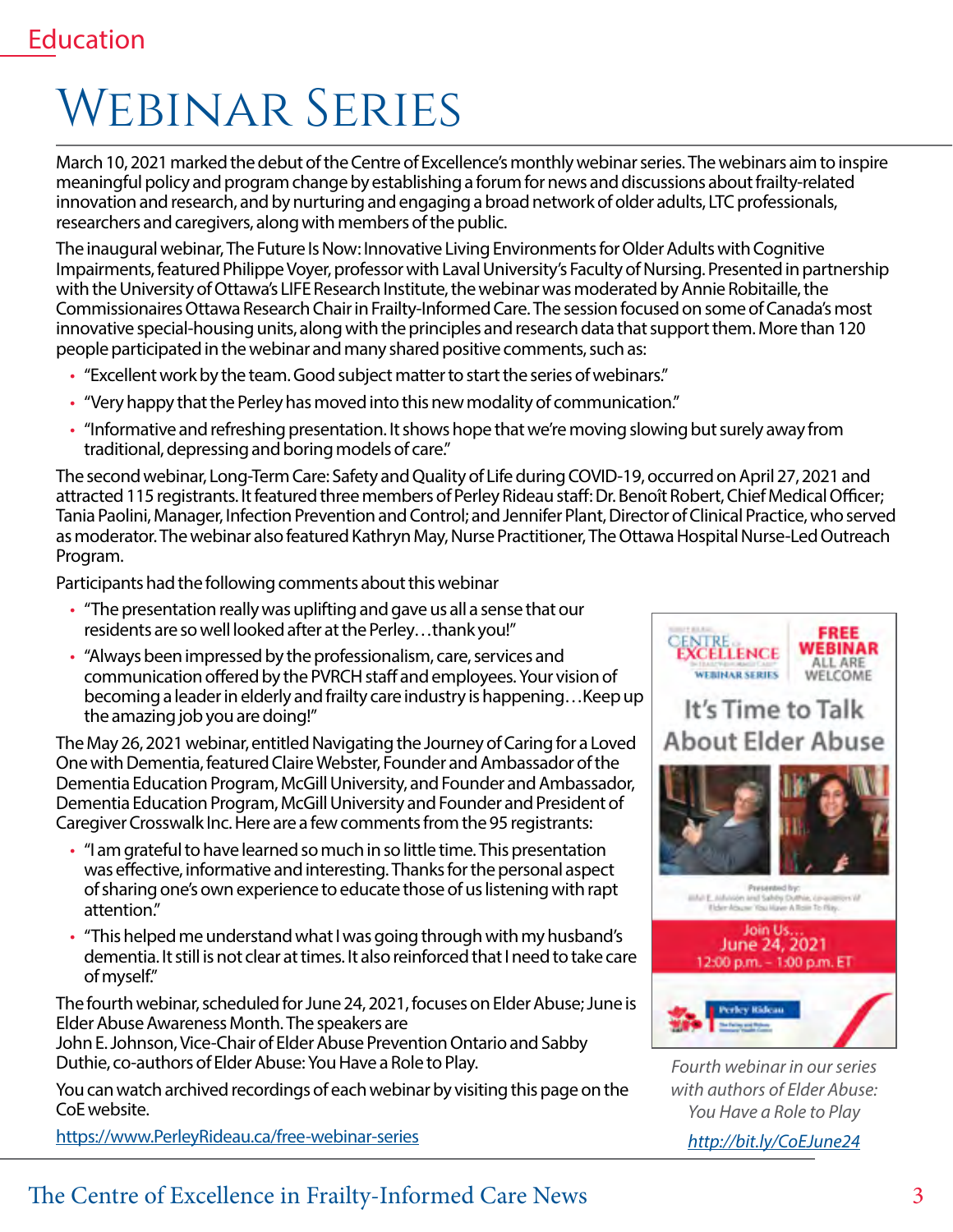## CENTRE OF EXCELLENCE – JUNE 2021 Current Research Projects

N.B. For a more current list of projects, please consult the CoE website. <https://www.perleyrideau.ca/ongoing-research-projects>

### Psychosocial Impacts of Reducing Non-Essential Visitors in Long-Term Care in the Context of the COVID-19 Pandemic (Modified Version)

**Principal Investigator:** Dr. Annie Robitaille, Interdisciplinary School of Health Sciences, University of Ottawa

This study will improve understanding of the emotional well-being (e.g. psychological distress, loneliness) of family/friend caregivers, volunteers and older adults in LTC. During an interview of 45–60 minutes conducted online or by telephone, participants are asked about how measures related to COVID-19 — such as reductions in staffing and volunteers — has impacted LTC. Participants will also be asked to share success stories, along with solutions for dealing with future pandemics and outbreaks.

## Social Inclusion of People Living with Dementia and Their Caregivers Using an Intergenerational Program

**Co-Principal Investigators:** Dr. Annie Robitaille, Interdisciplinary School of Health Sciences, University of Ottawa; Dr. Linda Garcia, Faculty of Health Sciences, LIFE Research Institute, University of Ottawa

Older adults (long-term care residents and tenants) living with dementia can receive friendly one-on-one virtual visits from university student volunteers, providing them with an opportunity to engage in social and recreational activities, and meaningful conversations. The caregiver of the person living with dementia will be asked to complete a 20-minute questionnaire on 4 occasions.

## Health Information Technology and Senior Care: Seniors and Nurses' Perspective of Technology Adoption

#### **Principal Investigator:** Hamidreza Kavandi; Supervisor: Dr. Mirou Jaana, Telfer School of Management, University of Ottawa

Health-information technology (HIT) presents opportunities for healthcare providers to better meet seniors' healthcare needs. This study will investigate the perspective of nurses in relation to the key factors that affect nurses' adoption of HIT in LTC. Nurses will be asked to answer three online questions (each question will take 10-15 minutes). Participants will benefit from the study by voicing their opinions and thoughts on this important topic and contributing to the development of an authoritative list of factors that influence nurses' adoption of HIT in the context of senior care.

### Evaluating Long-Term Care Resident Quality of Life and Wellbeing Pre and During the COVID-19 Pandemic

**Principal Investigator:** Danielle Cruise; Supervisor: Dr. Mirou Jaana, Telfer School of Management; University of Ottawa

While research on the quality of life (QoL) of older adults prior to the COVID-19 pandemic is relatively abundant, little research has focused on the QoL of residents in long-term care (LTC) during the pandemic.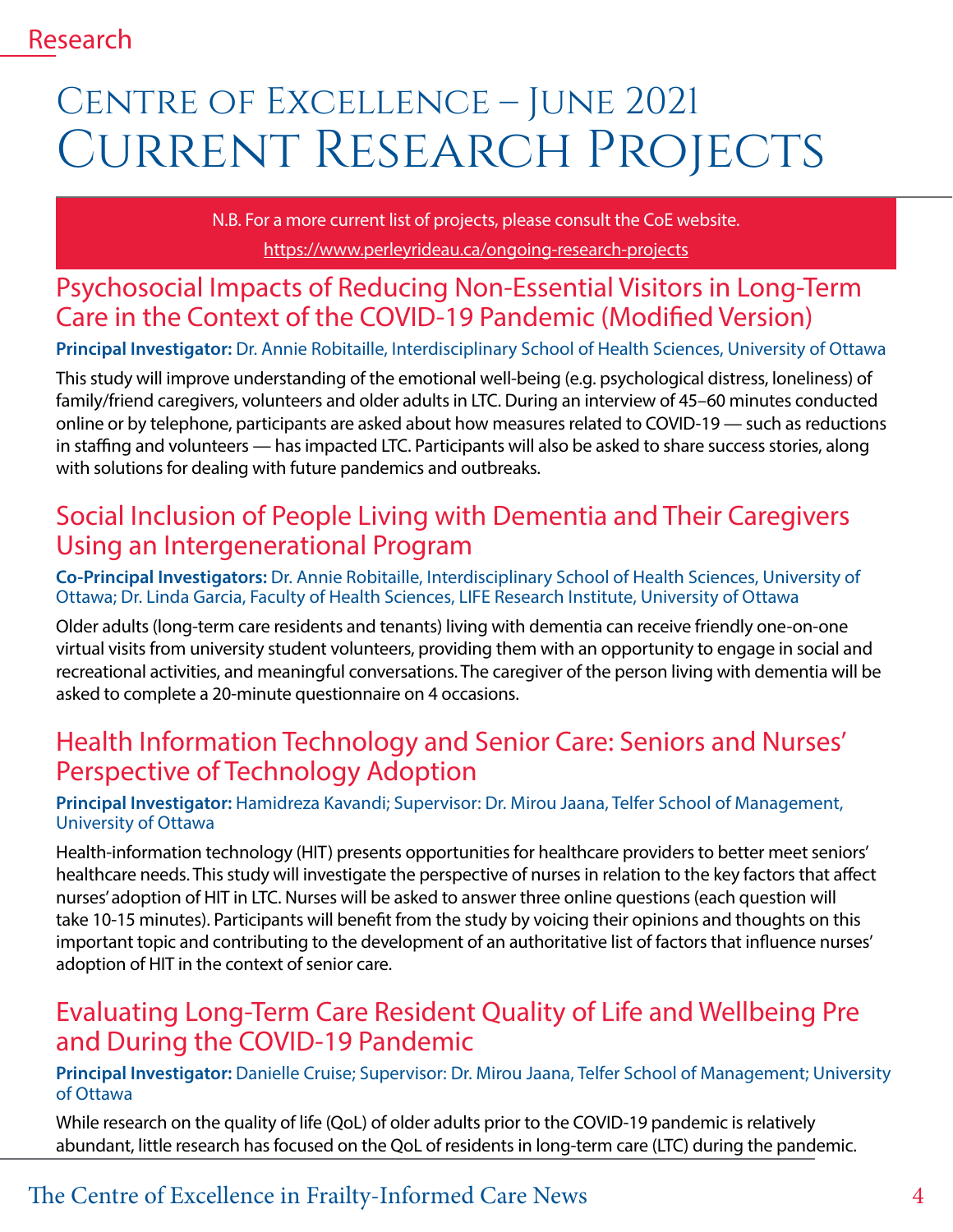## Research

To evaluate the impacts of the pandemic on resident QoL and wellbeing, this study will compare data from the ActivityPro tracker and the QoL surveys collected during 2019 and 2020. The data will be analyzed at the aggregate level and the results used to improve the care and services provided to seniors.

## COVID-19 Immunity Study

#### **Co-Principal Investigators:** Dr. Amy Hsu, Bruyère Research Institute and Dr. Marc-Andrè Langlois, University of Ottawa

This study involves residents, staff and volunteers in long-term care homes across Ontario, Québec and British Columbia. The aim of this project is to gain a better understanding of COVID-19 prevalence in LTC homes across Canada and to examine the level and duration of protection COVID-19 vaccines. Participants will be asked to complete an online baseline survey (15 minutes) and provide blood spot samples collected at several time points over the next 12 months. Participants can access their antibody results through a secure web-based portal. Also, participating LTC homes will be given the aggregate data, enabling them to better understand overall levels of immunity and risk.

## Program to Accelerate Technologies of Home (PATH)

**Co-Principal Investigators, Ottawa site:** Dr. Jeffrey Jutai, Interdisciplinary School of Health Sciences, University of Ottawa; Dr. Jason Millar, School of Electrical Engineering and Computer Science, University of **Ottawa** 

[PATH](https://pathplatform.ca/) is a large multi-partner initiative to increase understanding of the potential role that home-based technologies can play in the care and wellbeing of older adults. Groups of older adults will be provided various devices and technologies (e.g. blood-pressure monitors, pressure-sensitive mats that track sleep patterns, wearable devices that can detect falls, etc.) and their experiences monitored. Researchers will share the data with industry to test, validate and potentially commercialize products. The CoE will soon recruit LTC residents and Seniors' Village tenants to participate.

## Linking Lives Through Care

#### **Principal Investigator:** Christine Novy; Supervisor: Dr. Roanne Thomas, School of Rehabilitation Science, University of Ottawa

Family/friend caregivers currently caring for a loved one living with dementia are invited to participate in a study about relationships and care. The study involves two 60 minute on-line interviews and one follow-up interview (15-30 min) on-site at the Perley. In the first interview you will be asked about the history of your caring relationship. In the second, you will be asked to share 3 sentimental objects associated with your experiences. During the third interview the person you are caring for will be invited to reflect with you on the sentimental objects. You will receive a video recording of this meeting as a memento.

## Health Surveillance of Community-Dwelling, Person-with-Dementia and Caregiver Dyads

#### **Principal Investigator:** Dr. Annie Robitaille, Interdisciplinary School of Health Sciences, University of Ottawa

The project aims to increase understanding of the trajectories of individuals living with dementia and their caregivers (dyads) from diagnosis to move into LTC. Information will be collected from dyads over extended periods of time and the results used to inform policies, programs and areas of future research in Canada.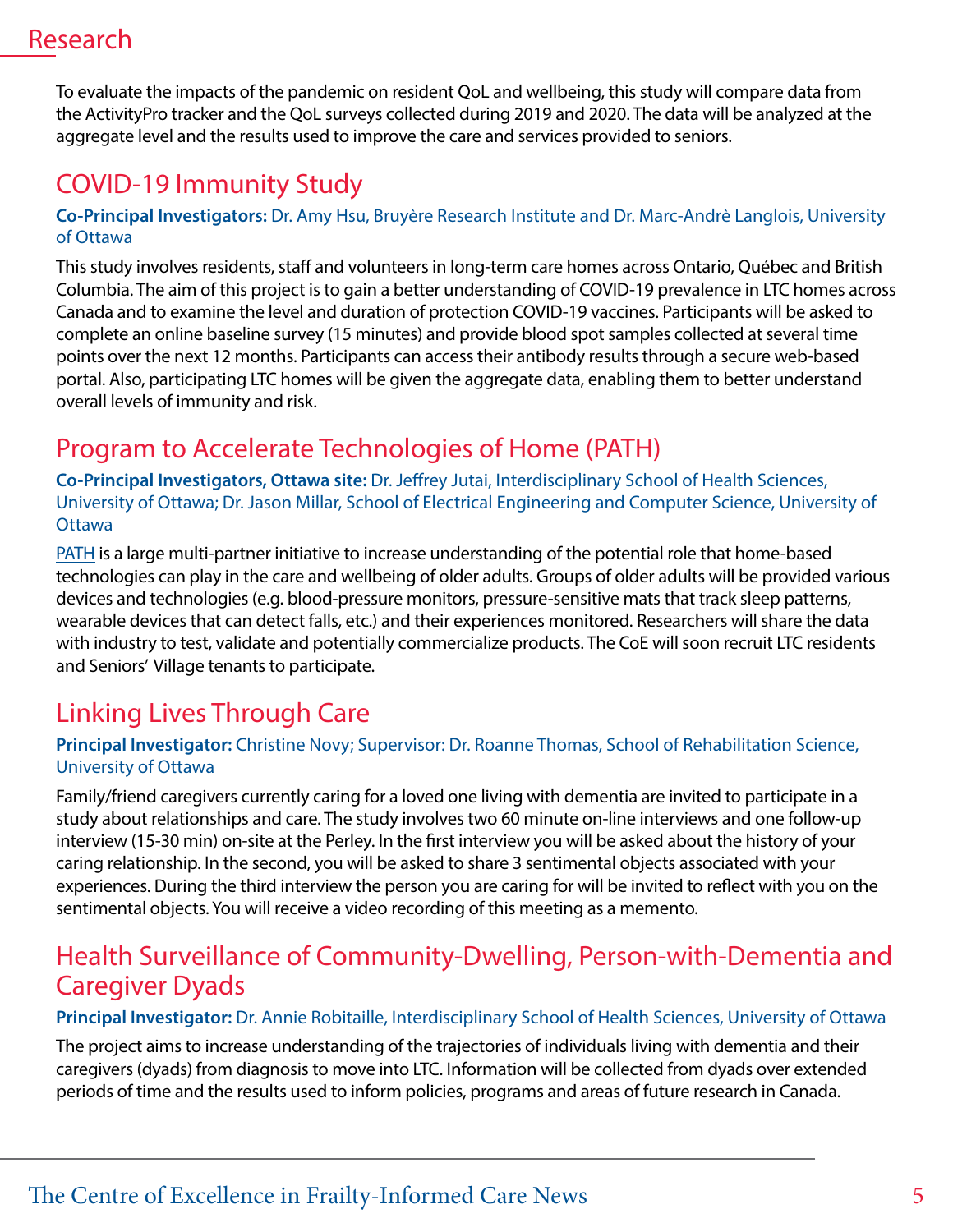### Research

### Comparaison des performances au Montréal Cognitive Assessment (MoCA) en anglais et en français chez les personnes bilingues ayant le français comme langue maternelle

(\*Please note this project is available only to French-speaking individuals)

**Co-chercheurs principaux:** Dominique Yelle, Amira Meyers, Zachary Carrière et Emily Pidgeon; Superviseur: Dr. Jacinthe Savard, École des sciences de la réadaptation, Université d'Ottawa

Nous recherchons des volontaires de 40 ans et plus, ayant le français comme langue maternelle et une connaissance de l'anglais allant de minimale à très bonne, pour participer à une étude comparant les performances à un test cognitif en anglais et en français chez les personnes bilingues. En tant que participant à cette étude, il vous serait demandé de : Répondre à un questionnaire en ligne, puis de passer un test de bilinguisme et un test cognitif en français et en anglais par vidéoconférence. Votre participation est entièrement volontaire et prendrait environ 50 minutes de votre temps. En participant à cette étude, vous nous aiderez à aider les personnes bilingues à mieux saisir dans quelles langues elles doivent demander des services. Afin de vous remercier pour votre contribution à ce projet de recherche, vous pourrez entrer votre nom dans un tirage pour gagner une carte-cadeau d'une valeur de 50\$.

## COVID-19, Precarity and the Counternarratives of PSWs: Photovoice and **Change**

**Principal Investigator:** Veen Wong, Public Health Sciences, University of Waterloo; Supervisor: Dr. Patricia Van Katwyk, School of Social Work, Renison University College, University of Waterloo

The project will shed light on the work perspectives of Personal Support Workers (PSWs) during the pandemic. During group and individual virtual interviews, PSWs will be encouraged to describe their experiences, particularly whether they consider their work as essential, precarious and/or unseen, and how various policies and systems shape their work experiences. Each participant will then be encouraged to create images based on these discussions—a technique known as photovoice. The identity of the image-takers images will remain anonymous and the images will be analyzed and shared. Each participant will receive \$50.00 honorarium of \$50.

## Contact Information

If you are interested in participating or would like to learn more about a particular project, please contact:

**Nikita Rayne** Research Coordinator Office: 613-526-7170 ext. 2232 [nrayne@prvhc.com](mailto:nrayne@prvhc.com)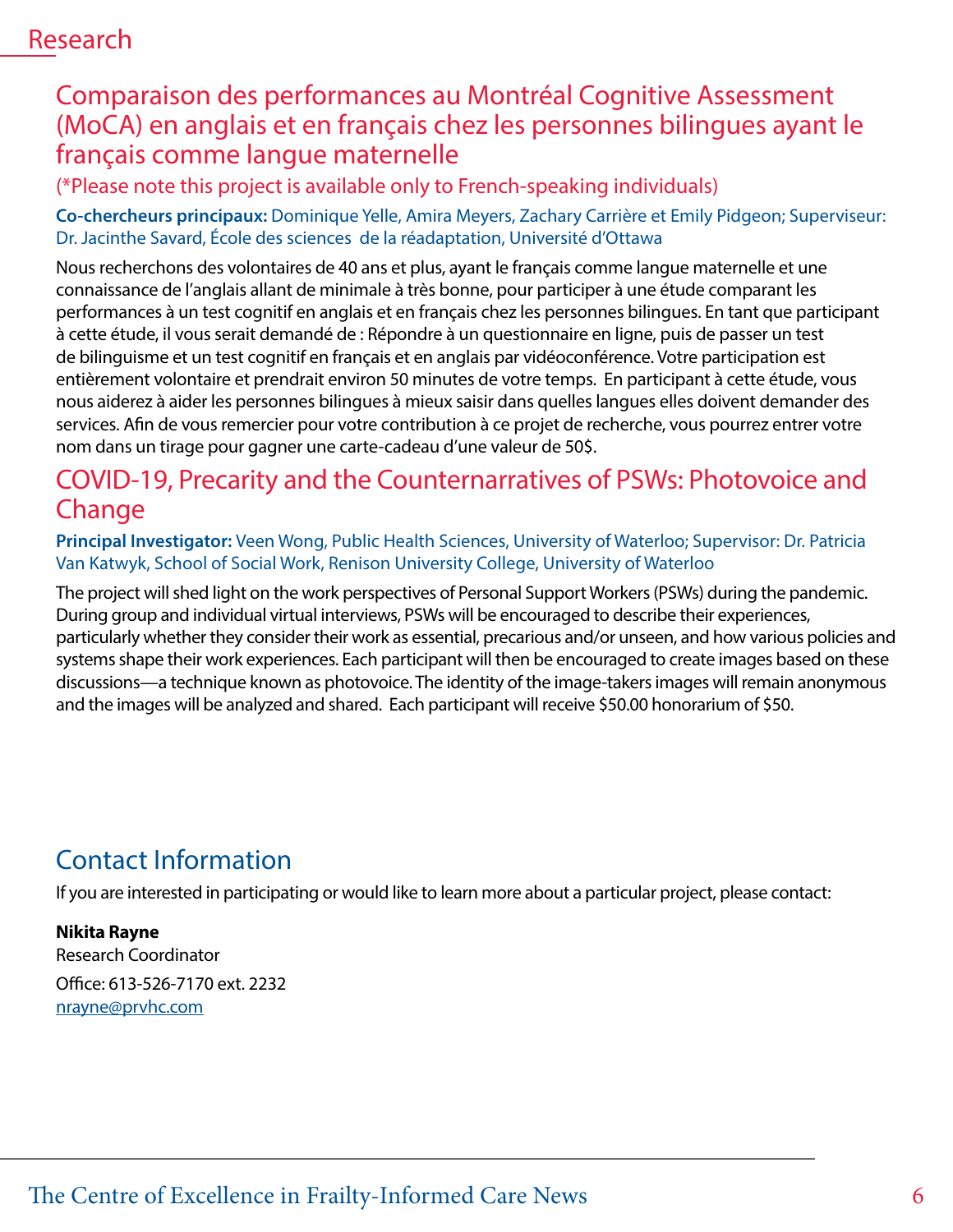## Mentoring Excellence in Nursing Care

As a Registered Nurse (RN) at Perley Rideau, Babylyn Alcantara appreciates the importance of leadership skills and continuous education.

"In a long-term care home, residents, families and other staff typically see nurses as leaders," she says. "They expect us to know about everything from nursing care to the schedule of daily activities to the latest on COVID-19. Developing leadership skills helps to meet these expectations."

A lifelong learner, Babylyn acquired and continues to improve her leadership skills through mentorships with more experienced nurses. Her commitment to professional development inspired the Registered Nurses Association of Ontario (RNAO) to grant her an Advanced Clinical Practice Fellowship in partnership with Perley Rideau. RNAO Fellowships enable select RNs to increase their skills and knowledge through focused learning and formal mentorships. To qualify, a Fellow must select a project that meets a need within their organization and aims to improve resident outcomes.

Babylyn's project established a formal mentorship program for both RNs and Registered Practical Nurses (RPNs) at Perley Rideau. In consultation with her own mentors, Babylyn developed a six-week model, recruited four mentor-mentee pairs, and monitored and analyzed the results. In April 2021, Babylyn presented her findings to the Canadian Gerontological Nursing Association's annual conference. Her presentation, Harnessing the Power of Nursing Mentorship, includes lessons learned and suggestions for organizations seeking to improve the leadership skills of their nurses.

"Babylyn's project fosters a culture of nursing leadership," says Jen Plant, Perley Rideau's Director of Clinical Practice. "And sharing the findings supports knowledge translation across the sector, a key long-term goal."

For Babylyn Alcantara, the Fellowship is only the latest step in an amazing journey. Born in a rural region of the Philippines, she was the first in her family to attend university. "My parents always encouraged me to further my education,"



*Babylyn Alcantara, Registered Nurse (RN) at Perley Rideau*

she says, "they told me: 'knowledge is something that can't be taken from you.'"

After earning a Bachelor's degree in Chemistry, Babylyn's quest for knowledge led her abroad, first to Hong Kong and then to Canada. While working as a nanny to fund her studies, she earned a diploma and certification as an RPN, then a Bachelor's degree and RN certification.

"Throughout my career, I've been inspired by many accomplished professionals dedicated to improving quality of care," she says. "I know that building my skills and knowledge will enable me to contribute more, as well."

Babylyn's quest will continue this fall, when she begins the University of Ottawa's Master of Science Nursing program.

*"My parents always encouraged me to further my education… they told me: 'knowledge is something that can't be taken from you." – Babylyn Alcantara*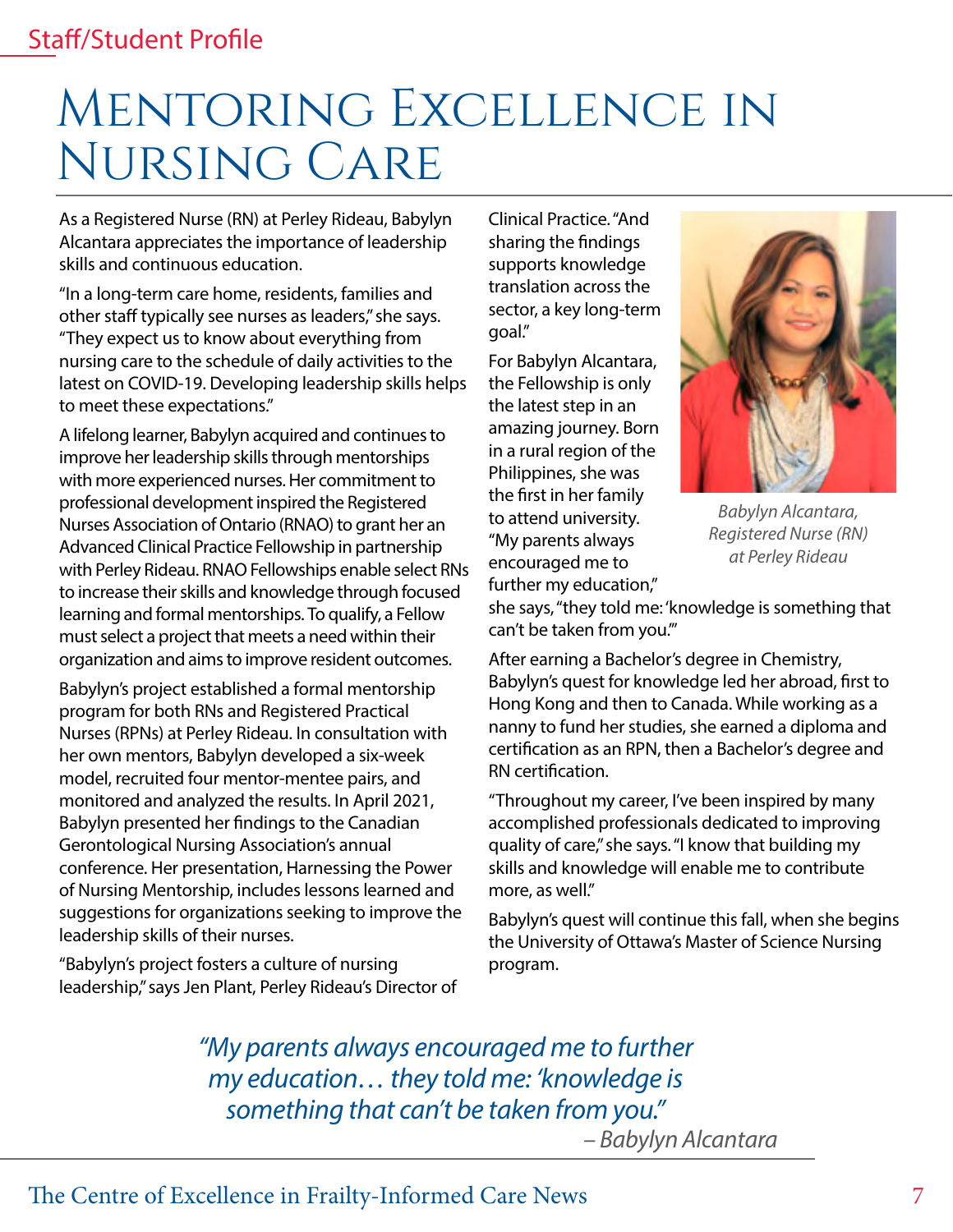## PRESENTATIONS AND Speaking Engagements

### AdvantAge Ontario:

#### January 21, 2021

Chief Operating Officer Mary Boutette, described the strategy Perley Rideau has used to record sector-leading rates of staff vaccination against seasonal flu (and COVID-19) in a webinar that attracted more than 200 participants.

## IPAC Canada Education Webinar:

January 22, 2021

Tania Paolini, Manager of Infection Prevention and Control, described the measures Perley Rideau has implemented during the pandemic.

## Champlain Centre for Healthcare Ethics Annual Symposium:

April 15, 2021

Dr. Benoît Robert, Chief Medical Officer; Jennifer Plant, Director of Clinical Practice; and Tania Paolini, Manager, Infection Prevention and Control, delivered a presentation entitled: Masking the Problem of COVID-19 in LTC.

## Canadian Association of Spiritual Care National Conference:

April 21, 2021

Jessie Stephenson, Spiritual Health Practitioner, delivered a webinar about trauma-related suffering at end-oflife to approximately 50 participants.

## Registered Nurses Association of Ontario (RNAO):

April 21, 2021

As part of RNAO's orientation to incoming members of its Best Practices Spotlight Organization (BPSO), Registered Nurse Daniela Acosta presented strategies and lessons learned during Perley Rideau's BPSO journey. The webinar attracted approximately 60 participants.

## Canadian Gerontological Nursing Association:

#### April 23, 2021

As part of her RNAO Fellowship, Registered Nurse Babylyn Alcantara designed and led the implementation of a mentorship program for Registered Nurses and Registered Practical Nurses at Perley Rideau. She presented her findings in a poster and webinar entitled: Harnessing the Power of Nursing Mentorship.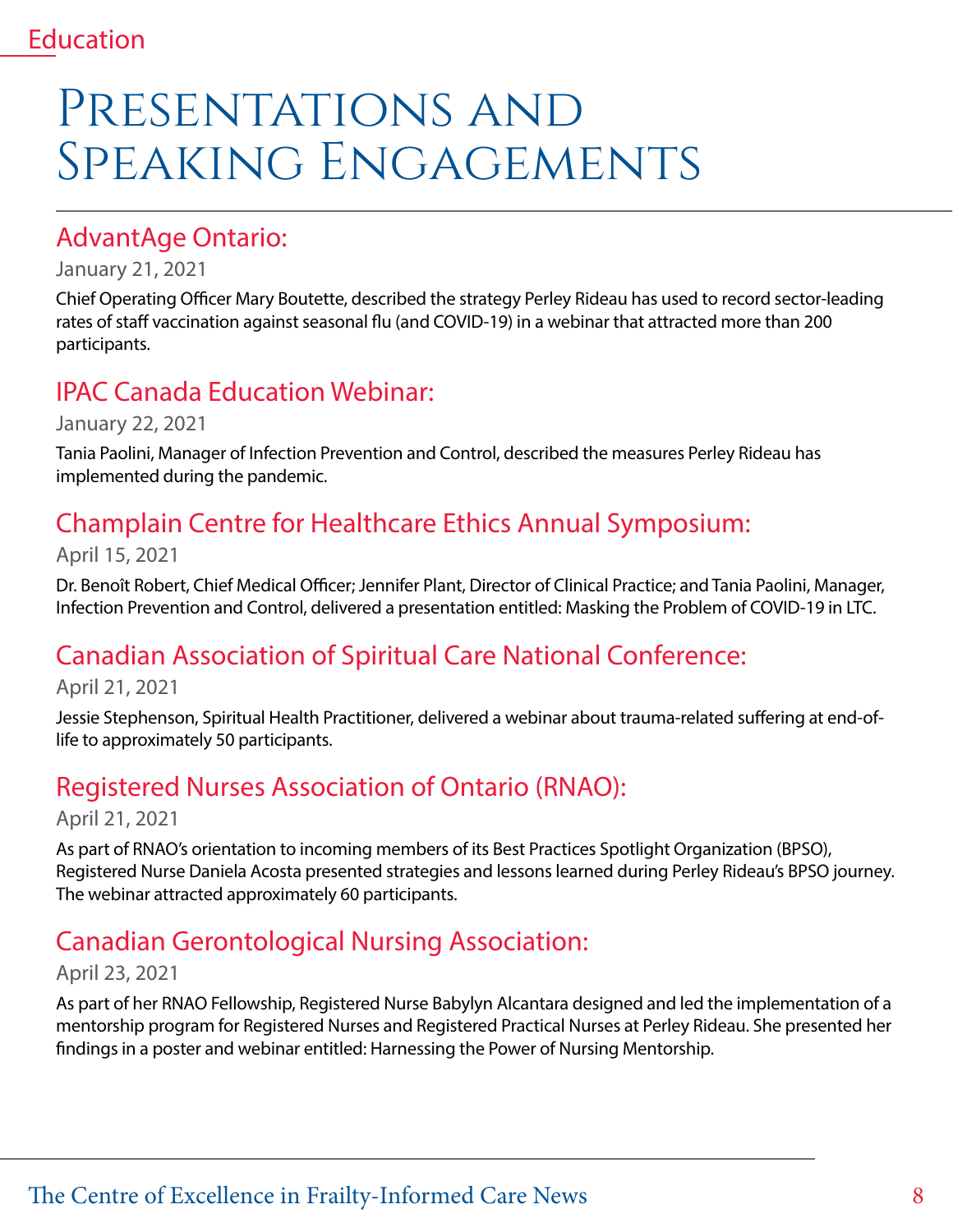



*Frances Boon. (Pre-COVID Image)*

## Consultation on Research Priorities

In May 2021, the Centre of Excellence completed a consultation project that will inform priority areas for CoE research, as well as build and engage a network of stakeholders. The project consisted of an online survey followed by a series of focus groups. We invited a broad group of people to complete the survey: members of Perley Rideau staff and Boards of Directors (Health Centre and Foundation); residents, tenants, caregivers and their families; volunteers; and researchers. We received a total of 123 completed surveys. The survey included an invitation to participate in follow-up discussions, which elicited a strong response. We then held four separate focus groups: Perley staff, Board members, caregivers and volunteers. We continue to analyze the results, and will post an update on the CoE website and in the next newsletter.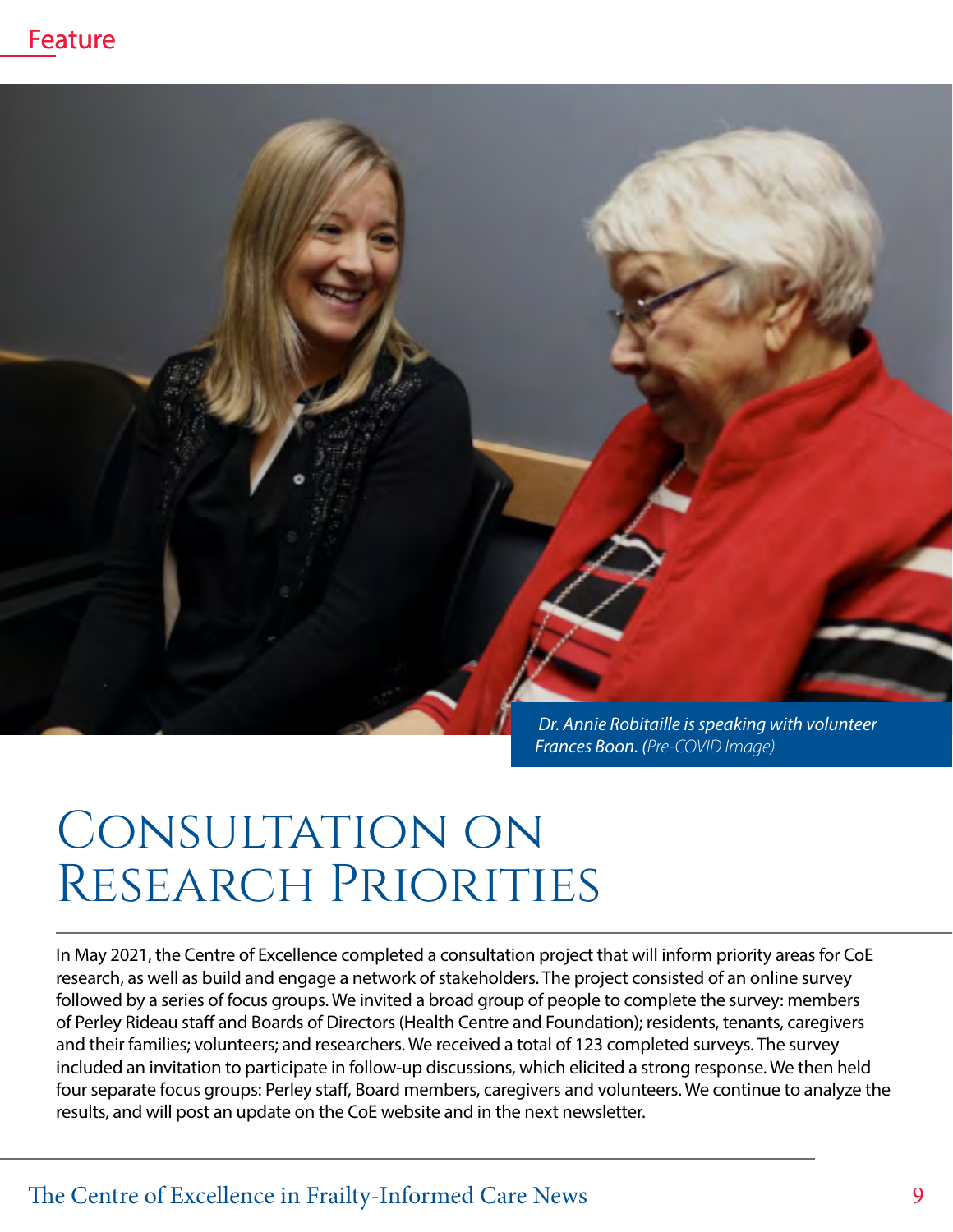## Resident/Tenant Profile

## A PASSION TO CONTRIBUTE

Sue Davies has always had a passion for improving the well-being of others. During a stellar 42-year career as a nurse and educator, she provided compassionate care and taught countless others to do the same. These days, she's found a new way to pursue her passion: by participating in research projects led by the Centre of Excellence in Frailty-Informed Care.

"I think the Centre of Excellence does important work and I'm glad to do anything I can to help," says Sue.

Born in England, where she trained as a nurse and launched her career, Sue moved to Montréal in the 1960s and worked at the Royal Victoria Hospital. She soon became aware of a challenge that continues to this day: how to care for elderly patients who no longer require hospital care yet are not yet well enough to live independently.

"In 1970s Montréal, it could take years before a bed would become available in an assisted-living home," Sue recalls. "So they remained in hospital, which wasn't designed or equipped to care for them properly. Many patients deteriorated, became depressed and gave up hope. It was heartbreaking to witness."

Sue played a central role in establishing a 40-bed restorative-care unit — among the first in a Québec acute-care hospital. While serving as Head Nurse of the unit, she continued her studies, earning Bachelor's and Master's degrees, along with a string of scholarships and service awards. She later worked at McGill University as a lecturer in Adult Education to undergraduate and postgraduate nursing students, and as Director of Douglas Residence.

The final phase of Sue's full-time career began when the Order of Nurses of Québec issued a damning review of the nursing department at two long-term care hospitals recently amalgamated under one administration. The hospital's CEO recruited Sue as Head of Nursing; four years later, the department —



*Sue Davies, Seniors Village Tenant*

and the hospital — earned exemplary standing from Accreditation Canada. After retiring from full-time work, Sue worked as a nursing consultant for several long-term care homes and continued to keep up with developments in gerontology and geriatrics.

"My brother was in long-term care at Perley Rideau and I visited him regularly for about 10 years," says Sue. "I was impressed by the quality of care he received and could tell it was ahead of its time. When the Seniors' Village was under construction, I put my name on a wait list for an apartment. When my name came up about three years ago, I moved in."

Keen to see the Centre of Excellence succeed, Sue participated in both the research-priorities survey and the technology study.

"We're fortunate to have access to someone with Sue's professional expertise and knowledge," says Danielle Sinden, Director, Centre of Excellence and Research Operations.

*"I feel like I'm in the right place at the right time," says Sue Davies. "And I look forward to doing whatever I can for the Centre of Excellence."*

*– Sue Davies*